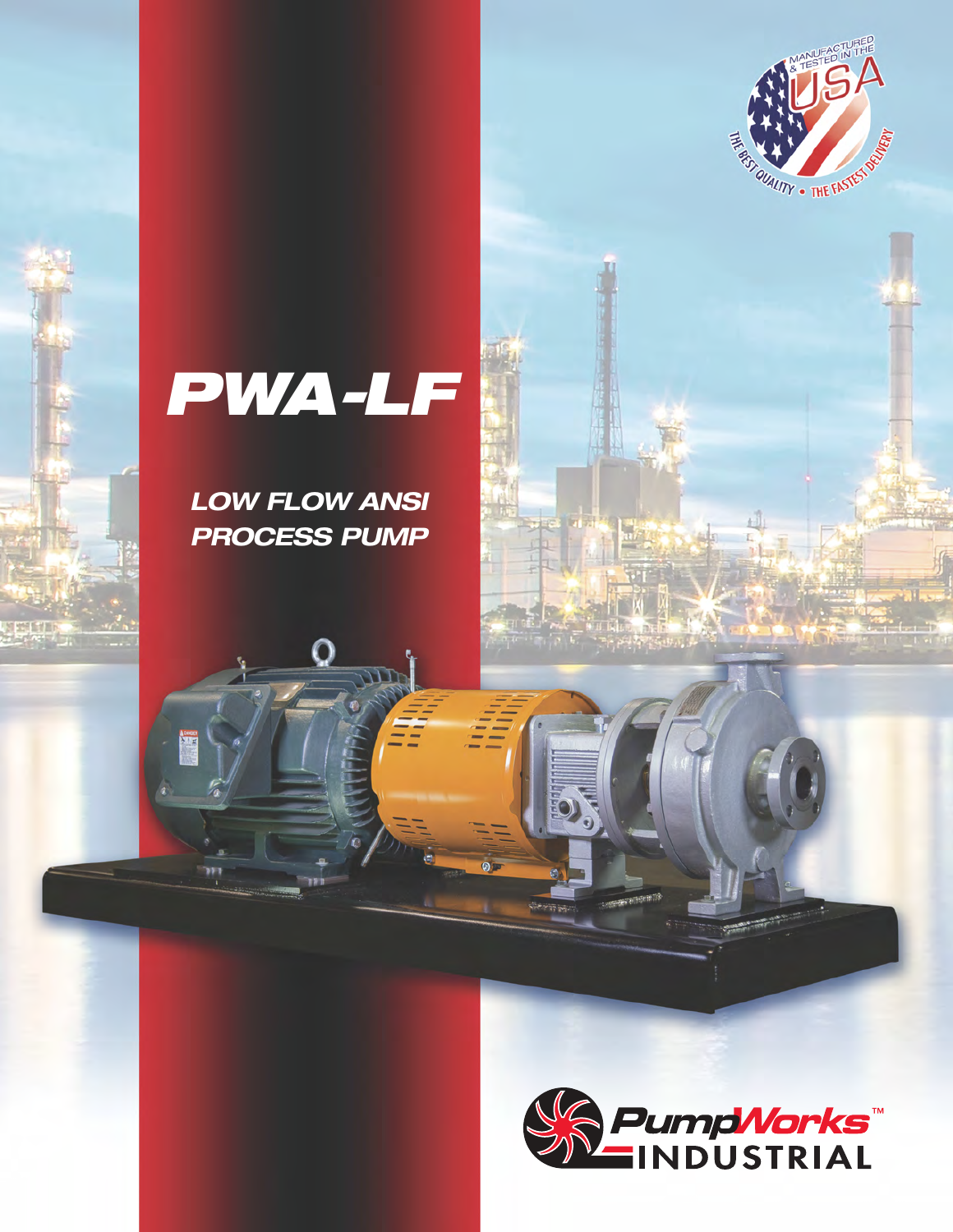# **COMPETITIVE ADVANTAGES**

### **Carbon Steel vs. Ductile Iron**

- $\blacksquare$  High strength, impact resistant Carbon Steel liquid ends for improved durability and pressure containment at no additional cost.
- 
- Replaces non-repairable, ductile iron casing and impellers, with repairable carbon steel, for extended component life.

### **Flange Arrangement Options**

- Standard ANSI class 150# flange pressure rating, flat or raised face design, provided to meet customer specified requirements at no additional cost.
- n Optional ANSI class 300# flange (375 PSI MAWP), flat or raised face design, provided at no additional cost over 150# flanges.

### **Shaft and Bearing Assembly**

- $\blacksquare$  Upgraded 316 SS vs. 4140 steel pump shaft is standard at no additional cost.
- Proven flinger disk lubrication device to ensure effective bearing lubrication. Provides 30% increased bearing L-10 life and minimum 15ºF lower bearing operating temperatures compared to flood oil design.

### **PWA-LF Case and Impeller**

- Precisely machined discharge channel and circular casing volute providing higher efficiencies and stable hydraulics at low flows.
- $\blacksquare$  Multi vane open radial impeller providing reduced pulsations, vibration and impeller vane stress.
- Fully shrouded for exceptional vane strength during low flow operations.
- Balance holes reducing bearing thrust loads for extended bearing life and lower stuffing box pressure for increased seal life.





*5Year Unconditional Power Frame Warranty is* 

#### **Power Frame Superiority**

- Superior high strength carbon steel vs. inferior cast iron power frame material.
- Addresses environmental and safety concerns.
- Exclusive finned bearing frame for maximum heat dissipation.
- Convenient dual oil level sight glasses provide flexible viewing as standard.
- Internal surfaces cleaned, rust preventative applied, and enamel coated assuring internal casting cleanliness.









*Component seal Single cartridge seal Dual cartridge seal*

### **Seal Chamber / Sealing Solutions**

- $\blacksquare$  Multiple seal chambers for maximum sealing flexibility for all process applications.
- n Accommodates all mechanical seal manufacturer's component and ANSI cartridge seal configurations.
- Supports the full array of CPI seal support system options.
- Ensures superior leak protection with maximum heat dissipation, maximizing seal life and pump reliability.

*All materials are USA sourced to meet all Country of Origin requirements.*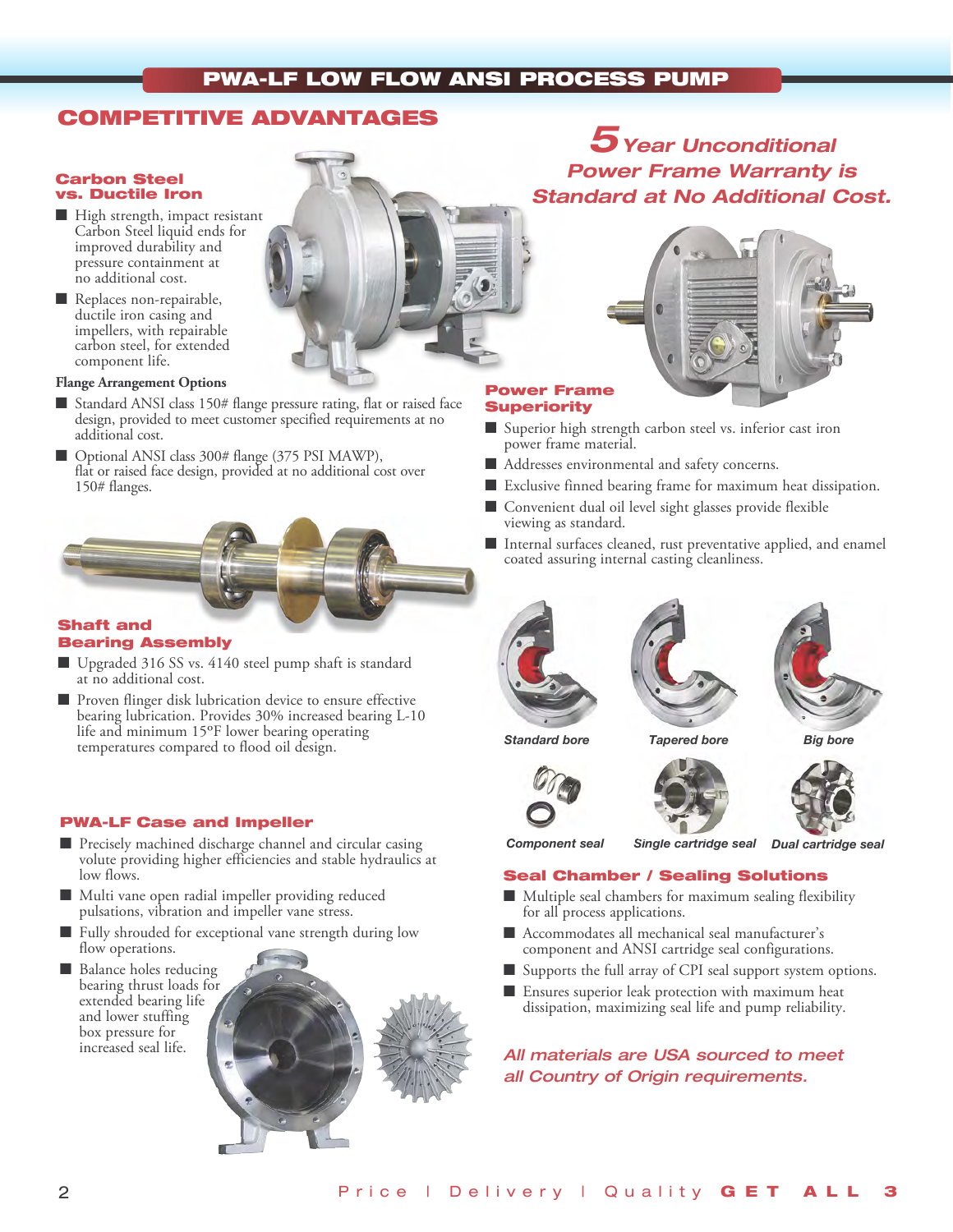# **LEVERAGING TECHNOLOGY**

PumpWorks Industrial leverages technology by providing:

- $\blacksquare$  Superior manufacturing capabilities.
- Company owned USA foundry.
- $\blacksquare$  Extensive inventory selection.
- **n** Professional, reliable service.



### **MANUFACTURING**

n All of our pumps are manufactured and tested in the United States of America, utilizing exclusive state-of-the-art manufacturing equipment and US foundries for all castings. This ensures consistent quality, product availability, and low cost of ownership.









### **FOUNDRY** *PumpWorks Castings*

**n** Precision investment cast impellers yields exceptionally smooth surface finish ensuring repeatable, efficient hydraulic performance.



- One ton piece part capacity. Metallurgies from Carbon Steel through Titanium.
- Complete in house casting inspection includes certified spectrographic, hardness, physical properties and live casting X-ray analysis.



### **INVENTORY**

■ Pump and component inventory in a variety of material options are strategically located through the Northern hemisphere ensuring consistent, rapid shipment tailored to customer requirements.

### **SERVICE**

- Fully staffed professional sales and service teams providing superior customer support is available 24/7/365.
- **n** ePOD Pump Selector access by end users and specifiers available online at no additional cost at **www.pumpworksindustrial.com**



**X**ePOD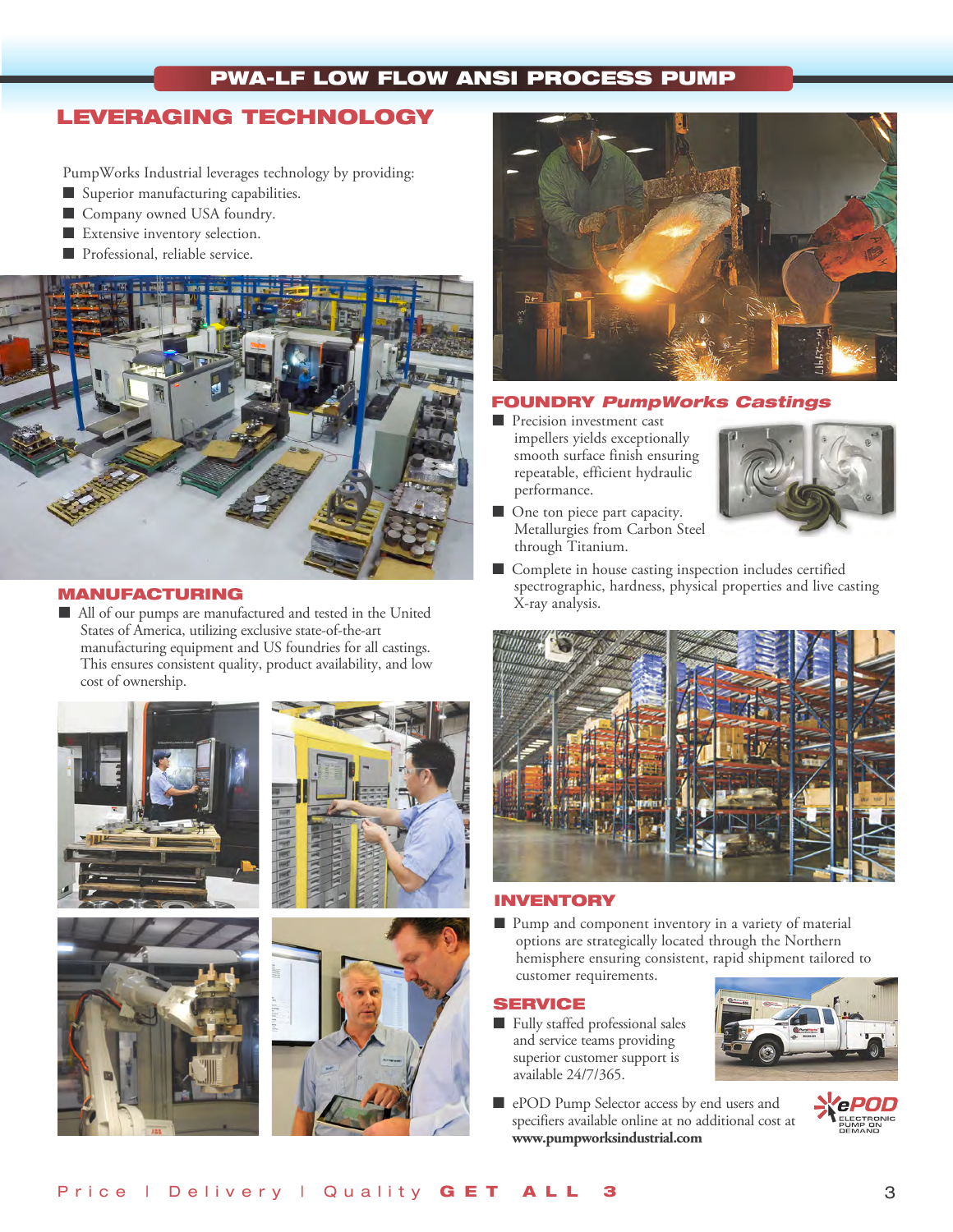# **DESIGN FEATURES AND BENEFITS**

### **Casing Gasket**

- •Fully confined to maximize liquid sealing
- •Protects casing fits from corrosion, therefore increase maintenance ease and proper alignment during reassembly

### **Seal Chamber / Sealing Options**

- •Multiple seal chambers for maximum sealing flexibility for all process applications.
- •Accommodates all mechanical seal manufacturer's component and ANSI cartridge seal configurations
- •Supports the full array of CPI seal support system options
- •Ensures superior leak protection with maximum heat dissipation, maximizing seal life and pump reliability.

### **Circular Casing**

- •Precisely machined discharge channel and circular casing volute providing higher efficiencies and stable hydraulics at low flows
- •Precision serrated flange face finish for optimum gasket retention and sealing
- •Carbon Steel ASTM A216 material standard for improved durability and pressure containment
- •Class 150# standard and 300# option
- •Self venting, centerline mounted discharge flange
- •Casing thickness exceeds ASME B73.1specification for increased casing life

# **Delivery**

•Pump components strategically inventoried for rapid shipment in a variety of material options

### **Low Flow Impeller**

- Multi-vane open radial impeller providing reduced pulsations
- •Fully shrouded for exceptional vane strength during low flow operations
- Balance holes reducing bearing thrust loads for extended bearing life and lower stuffing box pressure and increased seal life

# **Quality**

• Manufactured and tested in the USA

### **Casing Drain**

•Optional casing drain and drain piping

### **Foot Mounted Casing**

- •Maximum casing stability and support for back pull out maintenance feature
- •Reduced vibration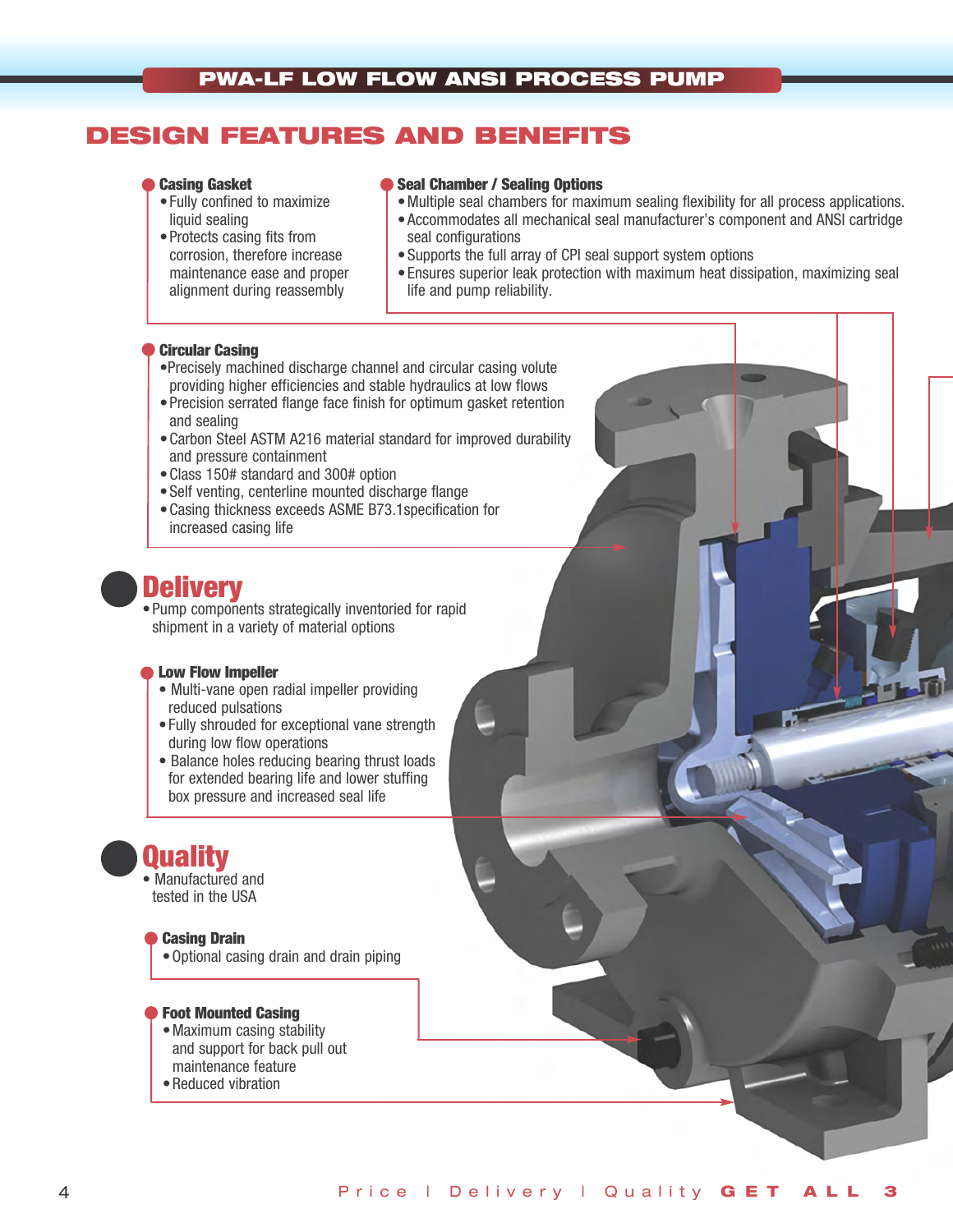#### **Frame Adapter**

•Carbon Steel standard for increased strength and stability

# **Bearing Lubrication**

•Flinger disk lubrication device to ensure effective bearing lubrication and lower bearing operating temperatures

### **Vent**

•Oversized vent/fill cap for easy oil changes and elimination of contamination during oil change

# **ePOD Pump Selector**

•Access to end users and specifiers to select your pump application online at **www.pumpworksindustrial.com**

### **Labyrinth Oil Seal**

- •Non-contacting Labyrinth bearing housing isolators provide positive sealing environment preventing housing contamination
- •Optional Sealed bearing frame with magnetic seals and expansion chamber for severe environments

### **Thrust Bearing**

•Heavy duty double row standard

•Optional duplex angular contact thrust bearing

### **Externally Adjustable Shaft and Impeller System**

- •Easily adjust impeller to front casing clearance without removal of pump from piping
- •Restoration to factory efficiencies

### **Bearing Housing**

- •Large oil sump capacity for increased cooling
- Standard Splash Oil design, with optional regreasable, purge oil mist and pure oil mist lubrication
- •Standard finned design for maximum heat dissipation
- •Contoured internal slope for positive collection of metal contaminants by magnetic drain plug
- •Optional 316 SS Tube Finned Cooler for high process temperatures above 350º F to 700º F
- •Internal surfaces cleaned, rust preventative applied, and enamel coated assuring internal casting cleanliness
- **Two Oil Level Sight Glasses** • 1" sight glass located
- on each side of bearing housing for flexible viewing

### **Oil Sump Drain Plug**

- •Magnetic plug to maintain bearing housing
- cleanliness and increased protection

### **Shaft and Bearing System**

- •Rigid, heavy duty design for minimal shaft deflection at seal area and increased reliability
- •Exceeds ASME B73.1 bearing life specification requirements
- •316L Shaft material is standard with optional material upgrades available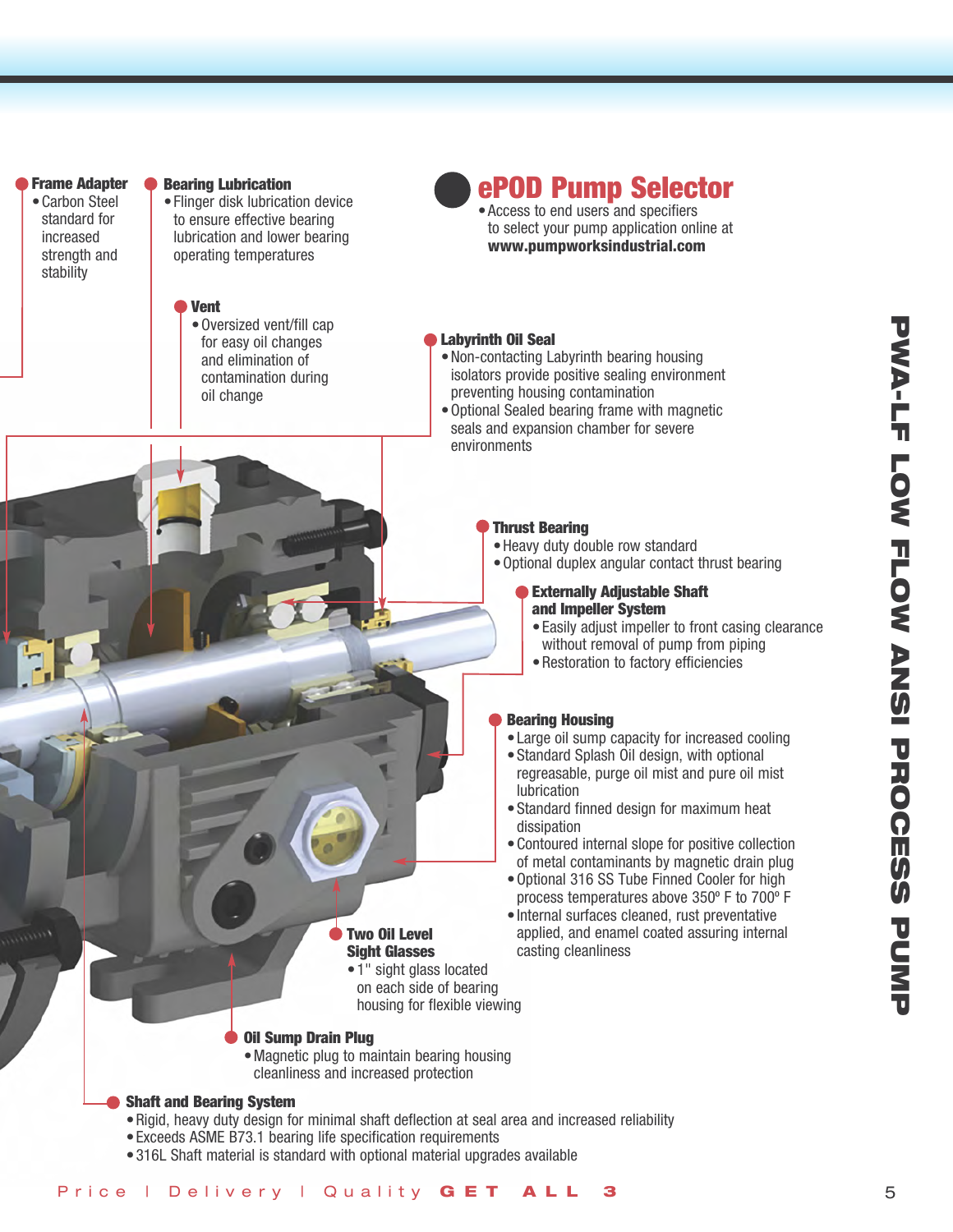### **HYDRAULIC PERFORMANCE COVERAGE**

### **50 Hz Performance Coverage**



Capacities to 61 m<sup>3</sup>/h | 270 GPM ■ Heads to 390 m | 1,280 ft  $\blacksquare$  Temperatures to 371° C | 700° F ■ Pressures to 31 bar | 450 PSIG

**Capabilities** 

### **60 Hz Performance Coverage**



Visit our web site at **www.pumpworksindustrial.com** and specify flow and performance needs and obtain pump selection and performance curve.



*Performances shown are nominal and are to be used for preliminary selection only.*





| <b>NEMA MOTOR</b><br><b>FRAME</b> | WEIGHT<br>lb (kg) |
|-----------------------------------|-------------------|
| 182T                              | 98 (45)           |
| 184T                              | 128 (58)          |
| 213T                              | 197 (89)          |
| 215T                              | 226 (103)         |
| 254T                              | 375 (170)         |
| 256T                              | 412 (187)         |
| 284T                              | 495 (225)         |
| 286T                              | 519 (235)         |
| 324T                              | 700 (318)         |
| 326T                              | 756 (343)         |
| 364T                              | 948 (430)         |
| 365T                              | 1009 (458)        |
| 405T                              | 1330 (603)        |
| 444T                              | 1820 (826)        |
| 445T                              | 1893 (859)        |
| 447T                              | 2343 (1073        |
| 449T                              | 3020 (1370)       |

**Not to be used for construction unless certified by manufacturer.**

### **PUMP DIMENSIONS AND WEIGHTS Dimensions in inches (mm), weights in lbs. (kg)**

| <b>FRAME</b>   | <b>SIZE</b> | <b>ANSI DESIGNATION</b> | <b>DISCHARGE SIZE</b> | <b>SUCTION SIZE</b> |             |            |            |           |           | <b>WEIGHT BARE PUMP</b><br>$Ib$ (kg) |         |
|----------------|-------------|-------------------------|-----------------------|---------------------|-------------|------------|------------|-----------|-----------|--------------------------------------|---------|
| <b>GROUP 1</b> | 1x1.5X4     | AA                      |                       | 1.5                 | 6.5(165)    |            | 13.5 (343) | 4.0(102)  | 5.25(133) | 3.75(95)                             | 84 (38) |
|                | 1x1.5X8     | AA                      |                       | ל.                  |             |            |            |           |           | 100(45)                              |         |
| <b>GROUP 2</b> | 1x2X10      | A05                     |                       |                     | 8.5(216)    | 19.5 (495) | 4.0 (102)  | 8.25(210) | 3.75(95)  | 200 (91)                             |         |
| <b>GROUP 3</b> | 1.5X3X13    | A20                     | l.b                   |                     | 10.5 (267)  | 19.5 (495) | 4.0(102)   | 10.0(254) | 3.75(95)  | 285 (129)                            |         |
|                | 1.5X3X15    | N/A                     | 1.5                   |                     | 12.75 (324) | 19.5 (495) | 4.0(102)   | 10.0(254) | 3.75(95)  | 400 (181)                            |         |

 *Weights and dimensions are approximate and not to be used for construction.*

#### **BASEPLATE DIMENSIONS AND WEIGHTS Dimensions in inches (mm), weights in lbs. (kg)**

| <b>MAX NEMA FRAME</b> | <b>ANSI</b><br><b>BASEPLATE NUMBER</b> | HA       | <b>HB</b> | <b>HD Max</b> |               |             |               |           |             |           |               |                          |
|-----------------------|----------------------------------------|----------|-----------|---------------|---------------|-------------|---------------|-----------|-------------|-----------|---------------|--------------------------|
|                       |                                        |          |           | $D=5.25(133)$ | $D=8.25(210)$ | $D=10(254)$ | $D=14.5(368)$ | <b>HE</b> | <b>HF</b>   | <b>HH</b> | <b>HP TYP</b> | <b>WEIGHT</b><br>lb (kg) |
| 184T                  | 139                                    | 12 (381) | 39 (991)  | 9(229)        |               |             |               | 4.5(114)  | 36.5 (927)  | 0.75(19)  | 1.25 (32)     | 124 (56)                 |
| 256T                  | 148                                    | 15 (457) | 48 (1219) | 10.5 (267)    |               |             |               | 6 (152)   | 45.5 (1156) | 0.75(19)  | 1.25 (32)     | 195 (89)                 |
| 326TS                 | 153                                    | 18 (533) | 53 (1346) | 12.88 (327)   |               |             |               | 7.5(191)  | 50.5 (1283) | 0.75(19)  | 1.25 (32)     | 258 (117)                |
| <b>184T</b>           | 245                                    | 12 (381) | 45 (1143) |               | 12 (305)      | 13.75 (349) |               | 4.5(114)  | 42.5 (1080) | 0.75(19)  | 1.25 (32)     | 133 (61)                 |
| 215T                  | 252                                    | 15 (457) | 52 (1321) |               | 12.38 (314)   | 14.13 (359) |               | 6(152)    | 49.5 (1257) | 0.75(19)  | 1.25 (32)     | 189 (86)                 |
| 286T                  | 258                                    | 18 (533) | 58 (1473) |               | 13 (330)      | 14.75 (375) |               | 7.5(191)  | 55.5 (1410) | 1(25)     | 1.25 (32)     | 278 (127)                |
| 365T                  | 264                                    | 21 (533) | 64 (1626) |               | 13.88 (353)   | 14.75 (375) |               | 7.5(191)  | 61.5 (1562) | 1(25)     | 1.25 (32)     | 395 (180)                |
| 405TS                 | 268                                    | 24 (660) | 68 (1727) |               | 14.88 (378)   | 14.88 (378) |               | 9.5(241)  | 65.5 (1664) | 1(25)     | 1.25 (32)     | 430 (196)                |
| 449TS                 | 280                                    | 26 (660) | 80 (2032) |               | 15.88 (403)   | 15.88 (403) |               | 9.5(241)  | 77.5 (1969) | 1(25)     | 1.25 (32)     | 437 (198)                |
|                       |                                        |          |           |               |               |             |               |           |             |           |               |                          |
| 286T                  | 368                                    | 24 (660) | 68 (1727) |               |               |             | 19.25 (489)   | 9.5(241)  | 65.5 (1664) | (25)      | 1.25(32)      | 456 (208)                |
| 405T                  | 380                                    | 26 (660) | 80 (2032) |               |               |             | 19.25 (489)   | 9.5(241)  | 77.5 (1969) | 1(25)     | 1.25 (32)     | 580 (263)                |
| 449T                  | 398                                    | 26 (660) | 98 (2489) |               |               |             | 19.25 (489)   | 9.5(241)  | 95.5 (2426) | (25)      | 1.25 (32)     | 839 (382)                |

*Weights and dimensions are approximate and not to be used for construction.*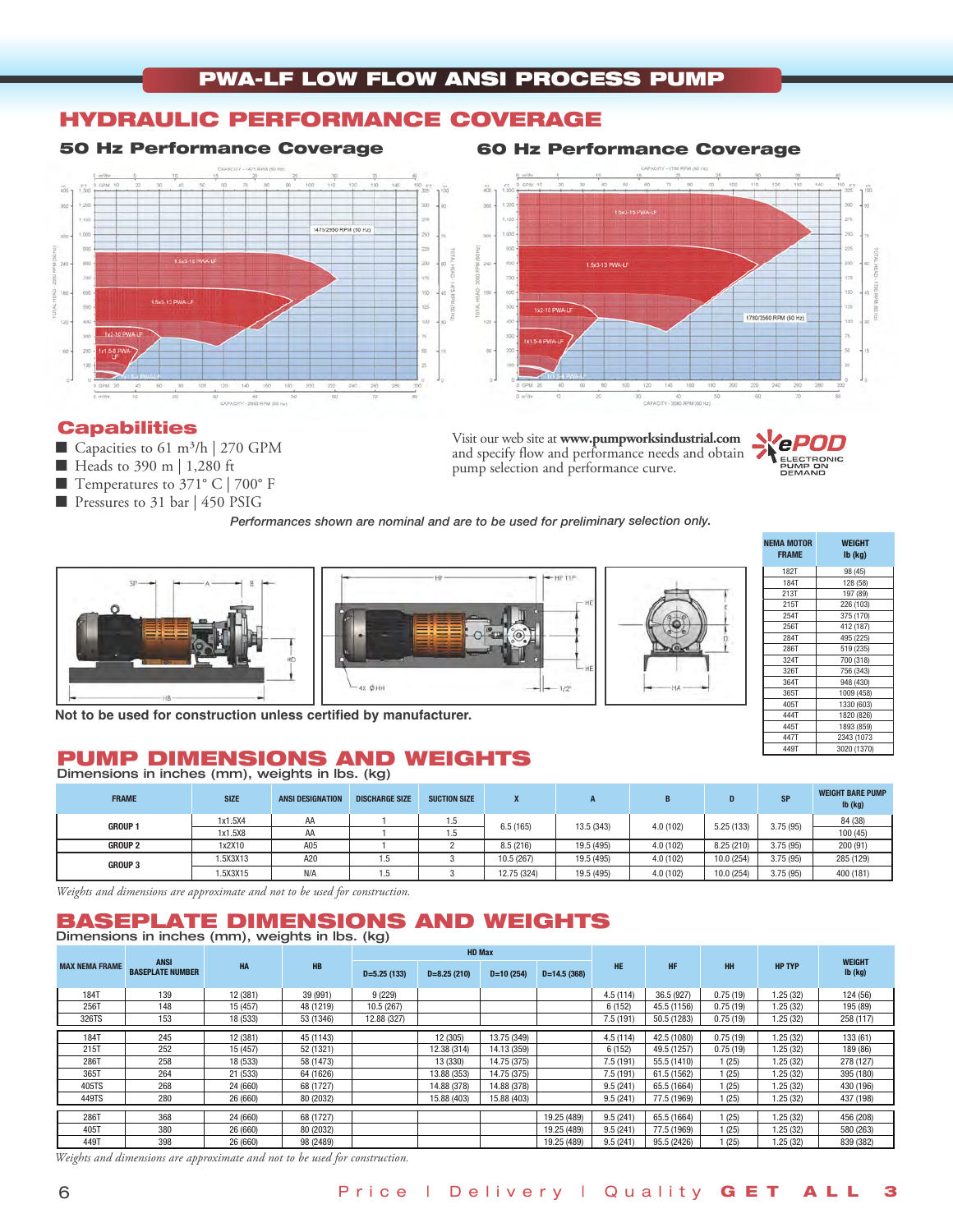# **PARTS LIST AND MATERIALS OF CONSTRUCTION**

| <b>Item Ref</b><br><b>Number</b> | <b>Part Name</b>                 | <b>Carbon Steel</b><br>w/316LSS<br><b>Impeller</b> | 316L SS                            | CA6NM (12 % Chrome) | <b>Duplex SS</b>              | <b>Super Duplex SS</b>                        | Alloy 20 | <b>Monel</b> | <b>Nickel</b> | Hastelloy B, C & G | <b>Titanium</b> |  |  |
|----------------------------------|----------------------------------|----------------------------------------------------|------------------------------------|---------------------|-------------------------------|-----------------------------------------------|----------|--------------|---------------|--------------------|-----------------|--|--|
| 100                              | Casing                           | <b>Carbon Steel</b>                                | 316L SS                            | CA6NM (12%Chrome)   | Duplex SS CD4 Gr1B            | Super Duplex SS CD4 Gr5A                      | Alloy 20 | Monel        | Nickel        | Hastelloy B, C & G | Titanium        |  |  |
| 101                              | Impeller                         | 316L SS                                            | 316L SS                            | CA6NM (12%Chrome)   | Duplex SS CD4 Gr1B            | Super Duplex SS CD4 Gr5A                      | Alloy 20 | Monel        | Nickel        | Hastelloy B, C & G | Titanium        |  |  |
| 105                              | <b>Lantern Ring</b>              | <b>Glass Filled Teflon</b>                         |                                    |                     |                               |                                               |          |              |               |                    |                 |  |  |
| 106                              | Packing, Stuffing Box            |                                                    | <b>Teflon - Impregnated Fibers</b> |                     |                               |                                               |          |              |               |                    |                 |  |  |
| 108                              | Adapter, Frame                   |                                                    | <b>Carbon Steel</b>                |                     |                               |                                               |          |              |               |                    |                 |  |  |
| 112A                             | <b>Thrust Bearing</b>            |                                                    |                                    |                     |                               | Double Row Angular Contact - note (1)         |          |              |               |                    |                 |  |  |
| 122                              | Shaft - Less Sleeve              | 316L SS (Optional Alloy 20 & Duplex SS A2205)      |                                    |                     |                               | Duplex A2205                                  | Alloy 20 | Monel        | Nickel        | Hastelloy B, C & G | Titanium        |  |  |
| 122                              | Shaft with Sleeve                |                                                    |                                    |                     |                               | 316L SS (Optional Alloy 20 & Duplex SS A2205) |          |              |               |                    |                 |  |  |
| 126                              | <b>Shaft Sleeve</b>              | 316L SS (Optional Alloy 20 & Duplex SS A2205)      |                                    |                     | Super Duplex SS               | <b>Super Duplex SS</b>                        | Alloy 20 | Monel        | Nickel        | Hastelloy B, C & G | Titanium        |  |  |
| 134                              | <b>Thrust Bearing Housing</b>    |                                                    |                                    |                     |                               | <b>Carbon Steel</b>                           |          |              |               |                    |                 |  |  |
| 136                              | Bearing Lock Nut and Lock Washer |                                                    | Steel                              |                     |                               |                                               |          |              |               |                    |                 |  |  |
| 168A                             | <b>Radial Bearing</b>            |                                                    |                                    |                     | Single Row Deep Groove        |                                               |          |              |               |                    |                 |  |  |
| 184                              | Cover, Stuffing Box (Packed Box) | <b>Carbon Steel</b><br><b>Carbon Steel</b>         | 316L SS                            | CA6NM (12%Chrome)   | Duplex SS CD4 Gr1B            | Super Duplex SS CD4 Gr5A                      | Alloy 20 | Monel        | Nickel        | Hastelloy B, C & G | Titanium        |  |  |
| 184                              | Seal Chamber (Mechanical Seal)   | <b>Carbon Steel</b><br><b>Carbon Steel</b>         | 316L SS                            | CA6NM (12%Chrome)   | Duplex SS CD4 Gr1B            | Super Duplex SS CD4 Gr5A                      | Alloy 20 | Monel        | Nickel        | Hastelloy B, C & G | Titanium        |  |  |
| 228                              | Frame, Bearing                   |                                                    |                                    |                     |                               | <b>Carbon Steel</b>                           |          |              |               |                    |                 |  |  |
| 248A                             | <b>Flinger with Set Screws</b>   |                                                    |                                    |                     |                               | <b>Bronze with Steel Set Screws</b>           |          |              |               |                    |                 |  |  |
| 250                              | Gland - Seal/Packing             | 316L SS                                            |                                    | CA6NM (12%Chrome)   | Duplex SS CD4 Gr1B            | Super Duplex SS CD4 Gr5A                      | Alloy 20 | Monel        | Nickel        | Hastelloy B, C & G | Titanium        |  |  |
| 370H                             | Stud/Nut, Cover to Adapter       |                                                    |                                    |                     | 304SS                         |                                               |          |              |               |                    |                 |  |  |
| 319                              | Sight Glass - Oil                |                                                    |                                    |                     |                               | Glass/Steel                                   |          |              |               |                    |                 |  |  |
| 332A                             | Labyrinth Seal (Outboard)        |                                                    |                                    |                     |                               | Bronze                                        |          |              |               |                    |                 |  |  |
| 333A                             | Labyrinth Seal (Inboard)         |                                                    |                                    |                     | <b>Stainless Steel/Bronze</b> |                                               |          |              |               |                    |                 |  |  |
| 351                              | Gasket, Casing                   |                                                    |                                    |                     | Aramid Fiber with Binder      |                                               |          |              |               |                    |                 |  |  |
| 358                              | Plug, Casing Drain (Optional)    | <b>Carbon Steel</b><br><b>Carbon Steel</b>         | 316L SS                            | CA6NM (12%Chrome)   | Duplex SS CD4 Gr1B            | Super Duplex SS CD4 Gr5A                      | Alloy 20 | Monel        | Nickel        | Hastelloy B, C & G | Titanium        |  |  |
| 360F                             | Gasket, Frame to Adapter         |                                                    |                                    |                     | <b>Buna Rubber</b>            |                                               |          |              |               |                    |                 |  |  |
| 360C                             | Gasket, Bearing End Cover        |                                                    | Cellulose Fiber with Binder        |                     |                               |                                               |          |              |               |                    |                 |  |  |
| 370                              | Cap Screw, Adapter to Casing     | Stainless Steel, ASTM A193                         |                                    |                     |                               |                                               |          |              |               |                    |                 |  |  |
| 412A                             | 0-ring, Impeller                 | <b>Glass Filled Teflon</b>                         |                                    |                     |                               |                                               |          |              |               |                    |                 |  |  |
| 418                              | <b>Jacking Bolt</b>              |                                                    | 304SS                              |                     |                               |                                               |          |              |               |                    |                 |  |  |
| 469B                             | Dowel Pin. Frame to Adapter      |                                                    | Steel                              |                     |                               |                                               |          |              |               |                    |                 |  |  |
| 496                              | 0-ring, Bearing Housing          |                                                    | <b>Buna Rubber</b>                 |                     |                               |                                               |          |              |               |                    |                 |  |  |
| 637                              | <b>Filter Vent</b>               |                                                    | <b>Carbon Steel</b>                |                     |                               |                                               |          |              |               |                    |                 |  |  |

*(1) Duplex angular contact bearing Standard on Group 3, Bearing Frame and optional on Group 1 and 2.*

### **GROUP 1** *Sectional View PWA–LF*



### **GROUP 2 / GROUP 3** *Sectional View PWA-LF*